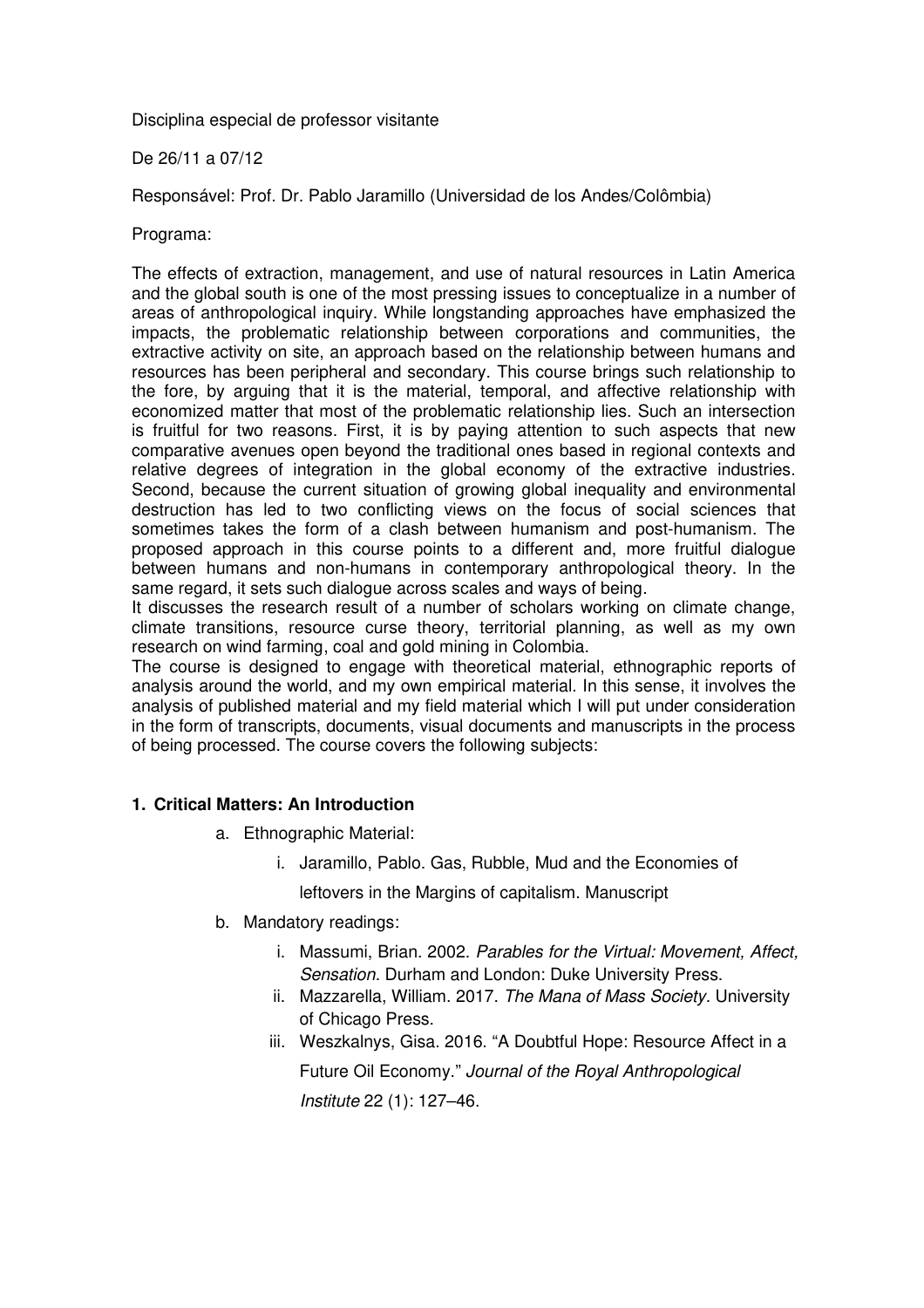- iv. Richard, Analiese, and Daromir Rudnyckyj. 2009. "Economies of Affect." Journal of the Royal Anthropological Institute 15 (1): 57– 77. https://doi.org/10.1111/j.1467-9655.2008.01530.x.
- c. Recommended
	- i. Nash, J. C. (1979). We eat the mines and the mines eat us : dependency and exploitation in Bolivian tin mines. New York ; Guildford : New York ; Guildford : Columbia University Press.
	- ii. Taussig, M. T. (1980). The devil and commodity fetishism in South America (30th anniv). Chapel Hill N.C.: University of North Carolina Press.
	- iii. Rogers, D. (2015). Oil and Anthropology. Annual Review of Anthropology, 44(1), 365–380. https://doi.org/10.1146/annurevanthro-102214-014136Resources and time, affect, and materiality: an introduction to critical matters in current anthropological theory
	- iv. Walsh, Andrew. 2004. "In the Wake of Things: Speculating in and about Sapphires in Northern Madagascar." American Anthropologist 106 (2). Wiley Online Library: 225–37.
	- v. Hornborg, Alf. 2015. "The Political Economy of Technofetishism: Agency, Amazonian Ontologies, and Global Magic." HAU: Journal of Ethnographic Theory 5 (1): 35–57.
	- vi. Kipnis, Andrew. 2015. "Agency between Humanism and Posthumanism: Latour and His Opponents." HAU: Journal of Ethnographic Theory 5 (2): 43–58.
	- vii.
- **2. The temporality of resource abundance and scarcity. Crisis, Booms and social regimes**
	- a. Ethnographic Material:
		- i. Jaramillo, Pablo. On Time in retreat and the resource curse. **Manuscript**
	- b. Mandatory Readings:
		- i. Ferguson, J. (1999). Expectations of modernity: myths and meanings of urban life on the Zambian Copperbelt (Vol. 57). Univ of California Press.
		- ii. Bear, Laura. 2014. "Doubt, Conflict, Mediation: The Anthropology of Modern Time." Journal of the Royal Anthropological Institute 20 (April): 3–30. https://doi.org/10.1111/1467-9655.12091.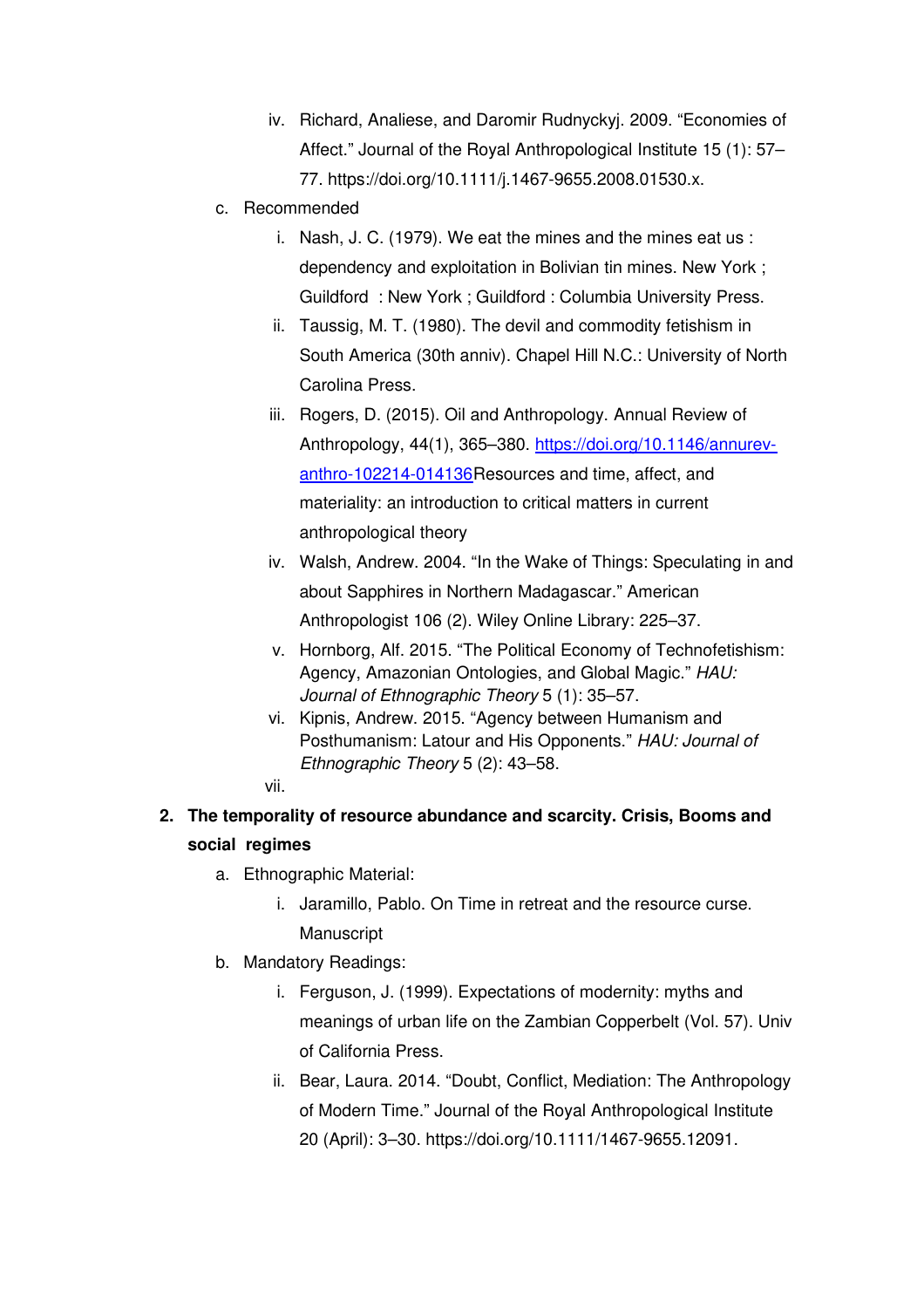- iii. Ferry, Elizabeth Emma, and Mandana Limbert. 2008. "Timely Assets." In Timely Assets. The Politics of Resource and Their Temporalities, 3–24. Santa Fe, NM: School for Advanced Research Press.See jRAI
- iv. Breglia, L. (2013). Living with Oil: Promises, Peaks, and Declines on Mexico's Gulf Coast. University of Texas Press.Bear
- v. D'Angelo, Lorenzo, and Robert J Pijpers. 2018. "Mining Temporalities: An Overview." The Extractive Industries and Society 5 (2). Elsevier: 215–22.
- vi. Halvaksz, J. A. (2008). Whose closure? Appearances, temporality and mineral extraction in Papua New Guinea. Journal of the Royal Anthropological Institute, 14(1), 21–37.
- vii. Anderson, B. (2010). Preemption, precaution, preparedness: Anticipatory action and future geographies. Progress in Human Geography, 34(6), 777–798.
- viii. Luning, Sabine. 2014. "The Future of Artisanal Miners from a Large-Scale Perspective: From Valued Pathfinders to Disposable Illegals?" "The Futures of Small-Scale Mining in Sub-Saharan Africa" 62 (Part A): 67–74. https://doi.org/10.1016/j.futures.2014.01.014.
- ix. Hébert, Karen. 2016. "Chronicle of a Disaster Foretold: Scientific Risk Assessment, Public Participation, and the Politics of Imperilment in Bristol Bay, Alaska." Journal of the Royal Anthropological Institute 22 (S1). Wiley Online Library: 108–26.

# **3. Material politics: infrastructures, technology and expertise**

- a. Ethnographic Materials:
	- i. Jaramillo, Pablo. 2018. "Sites, Funds and Spheres of Exchange in a Clean Development Mechanism Project." Journal of Cultural Economy, March. Routledge, 1–14.

https://doi.org/10.1080/17530350.2018.1444667.

- b. Mandatory readings
	- i. Barry, Andrew. 2013. Material Politics: Disputes along the Pipeline. Oxford: Wiley-Blackwell.Weszkalnys and Richards.
	- ii. Richardson, Tanya, and Gisa Weszkalnys. 2014. "Introduction: Resource Materialities." Anthropological Quarterly 87 (1): 5–30.
	- iii. Gordillo, Gastón R. 2014. Rubble: The Afterlife of Destruction. duke university press.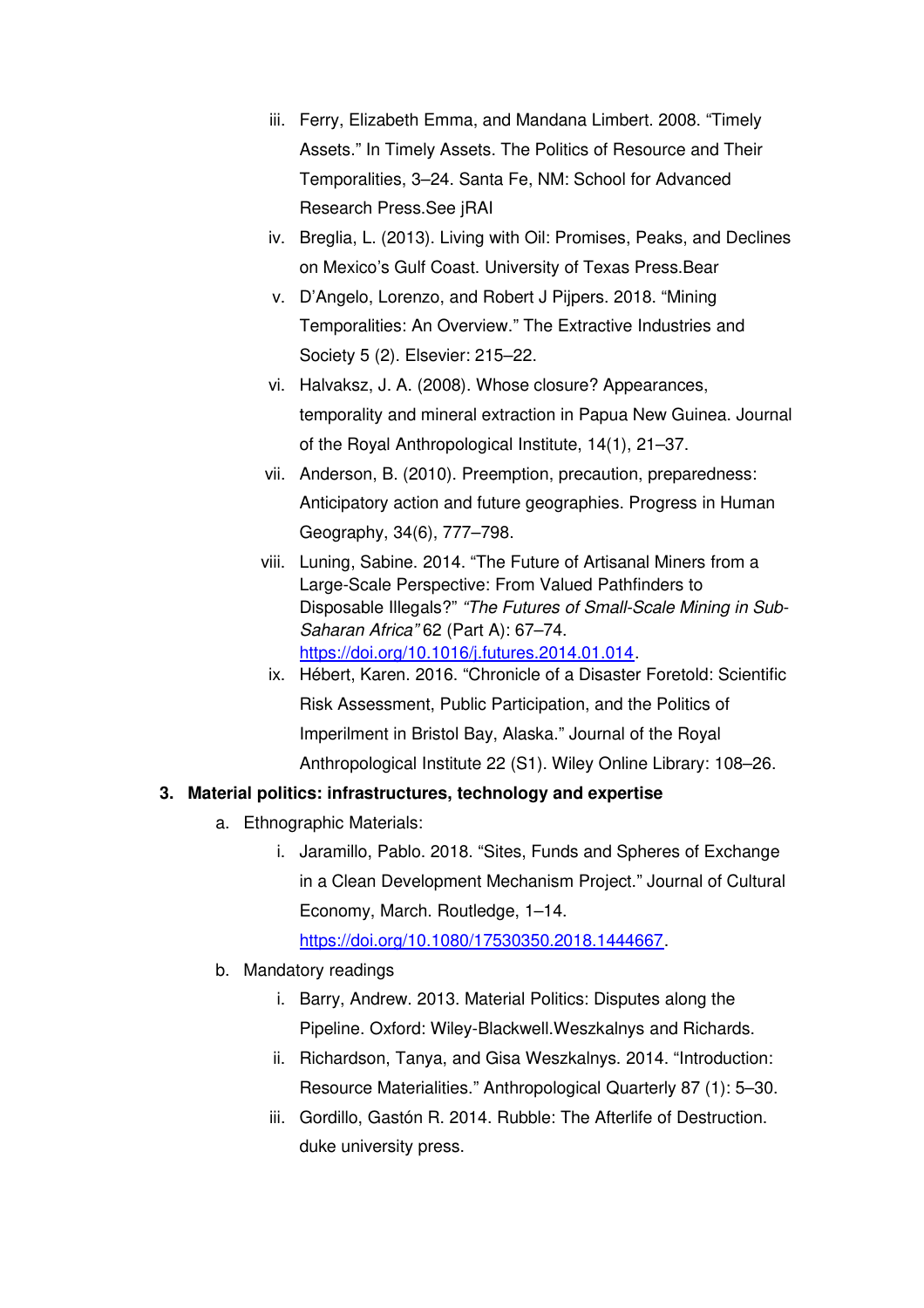- iv. Rolston, Jessica Smith. 2013. "The Politics of Pits and the Materiality of Mine Labor: Making Natural Resources in the American West." American Anthropologist 115 (4): 582–94. http://onlinelibrary.wiley.com.gate3.library.lse.ac.uk/doi/10.1111/a man.12050/epdf.
- v. Besky, Sarah. 2014. "The Labor of Terroir and the Terroir of Labor: Geographical Indication and Darjeeling Tea Plantations." Agriculture and Human Values 31 (1). Springer: 83–96.
- vi. Halvaksz, Jamon Alex. 2008. "Whose Closure? Appearances, Temporality and Mineral Extraction in Papua New Guinea." Journal of the Royal Anthropological Institute 14 (1): 21–37.

### **4. The effects and affects of resources:**

- a. Ethnographic piece:
	- i. Jaramillo, Pablo. The intimate economies of subsoil in Colombia. **Manuscript**
- b. Mandatory readings:
	- i. Smith, James H. 2011. "Tantalus in the Digital Age: Coltan Ore, Temporal Dispossession, and 'movement' in the Eastern Democratic Republic of the Congo." American Ethnologist 38 (1). Wiley Online Library: 17–35.Behrends
	- ii. Kneas, D. (2016). Subsoil abundance and surface absence: a junior mining company and its performance of prognosis in northwestern Ecuador. Journal of the Royal Anthropological Institute, 22(S1), 67–86.
	- iii. Behrends, Andrea, and Remadji Hoinathy. 2017. "The Devil's Money: A Multi-Level Approach to Acceleration and Turbulence in Oil-Producing Southern Chad." Social Analysis 61 (3). Berghahn Journals: 56–72.Labban, Mazen. 2014. "Deterritorializing Extraction: Bioaccumulation and the Planetary Mine." Annals of the Association of American Geographers 104 (3). Taylor & Francis: 560–76.
	- iv. Benson, P., & Kirsch, S. (2010). Capitalism and the Politics of Resignation. Current Anthropology, 51(4), 459–486. https://doi.org/10.1086/653091
	- v. Hébert, Karen. 2015. "Enduring Capitalism: Instability, Precariousness, and Cycles of Change in an Alaskan Salmon Fishery." American Anthropologist 117 (1). Wiley Online Library: 32–46.Ethnographic Pieces: Gold and Resource Course